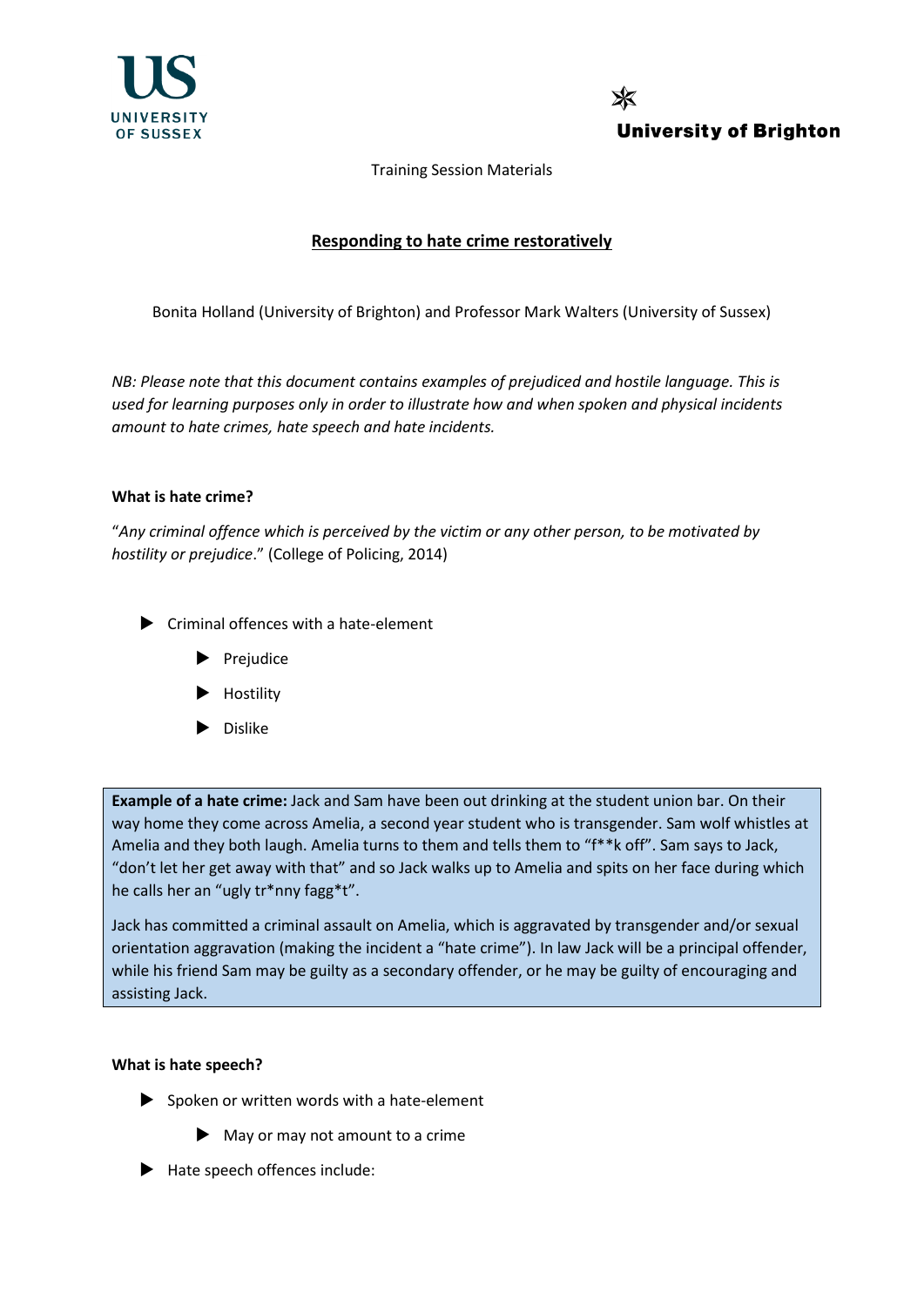



- *Abusive* and *threatening* words stated in a public space that are likely to cause harassment, alarm and distress (e.g. s. 5 Public Order Act 1986)
- *Stirring up hatred* (using spoken or written words) towards someone based on their race, religion or sexual orientation (e.g s. 17 Public Order Act 1986)
- Sending electronic communications that are indecent, grossly offensive or menacing in character (e.g. s. 1 Communications Act 2003)

**Example of hate speech:** Fatima is in the university library studying for her final exams. She is Muslim and she wears a hijab. She notices that another student, Alex, keeps looking at her while she is reading her books. After a while Alex walks past Fatima and points his phone at Fatima and starts laughing. She ignores him. Later that evening Fatima's friend calls her to say that a student has posted a picture of what looks like her on Facebook with the caption "terrorist invasion at Sussex lol". Fatima and her friend believe that this is an anti-Muslim statement against her. Alex has engaged in hate speech against Fatima by posting her photo online and referring to her as a terrorist. The incident should be investigated by the police as a hate speech offence as it may be deemed a "grossly offensive" electronic communication. If there is evidence that Alex specifically intended to stir up religious hatred by posting the image he may also be guilty of a stirring up of religious hatred offence. However, freedom of expression is also protected in law and there is not always sufficient evidence to prosecute. In which case, the police should still record this incident as a "hate incident".

#### **What are hate incidents?**

- $\blacktriangleright$  "any non-crime perceived by the victim or any other person, as being motivated by prejudice or hate" (College of Policing)
	- $\blacktriangleright$  Spoken words that are not deemed abusive or threatening
	- $\blacktriangleright$  Spoken words that are abusive but not said in public
	- Mocking and humiliation
	- $\blacktriangleright$  Spreading rumours

**Example of a hate incident:** Ben and Emily are studying for a degree in social policy. Ben has autistic spectrum disorder and sometimes finds certain social situations difficult to navigate. Emily knows that Ben is autistic but finds his behavior peculiar, often remarking to others that "he can't look you in the eye". During one seminar on youth social policy Ben says that he prefers the company of younger people. Emily laughs out loud in response and whispers to her friend "what a nonce". That evening she tells a group of friends that she thinks Ben is a paedophile. The rumour quickly spreads and other students begin to avoid Ben, while others start to give him "filthy looks". Emily may have committed a civil wrong against Ben (known as defamation) but it is unlikely that she has broken any criminal offences. If Ben, or any other student, perceives her actions to be motivated by prejudice because of his autism the police must record this incident as a "disability hate incident".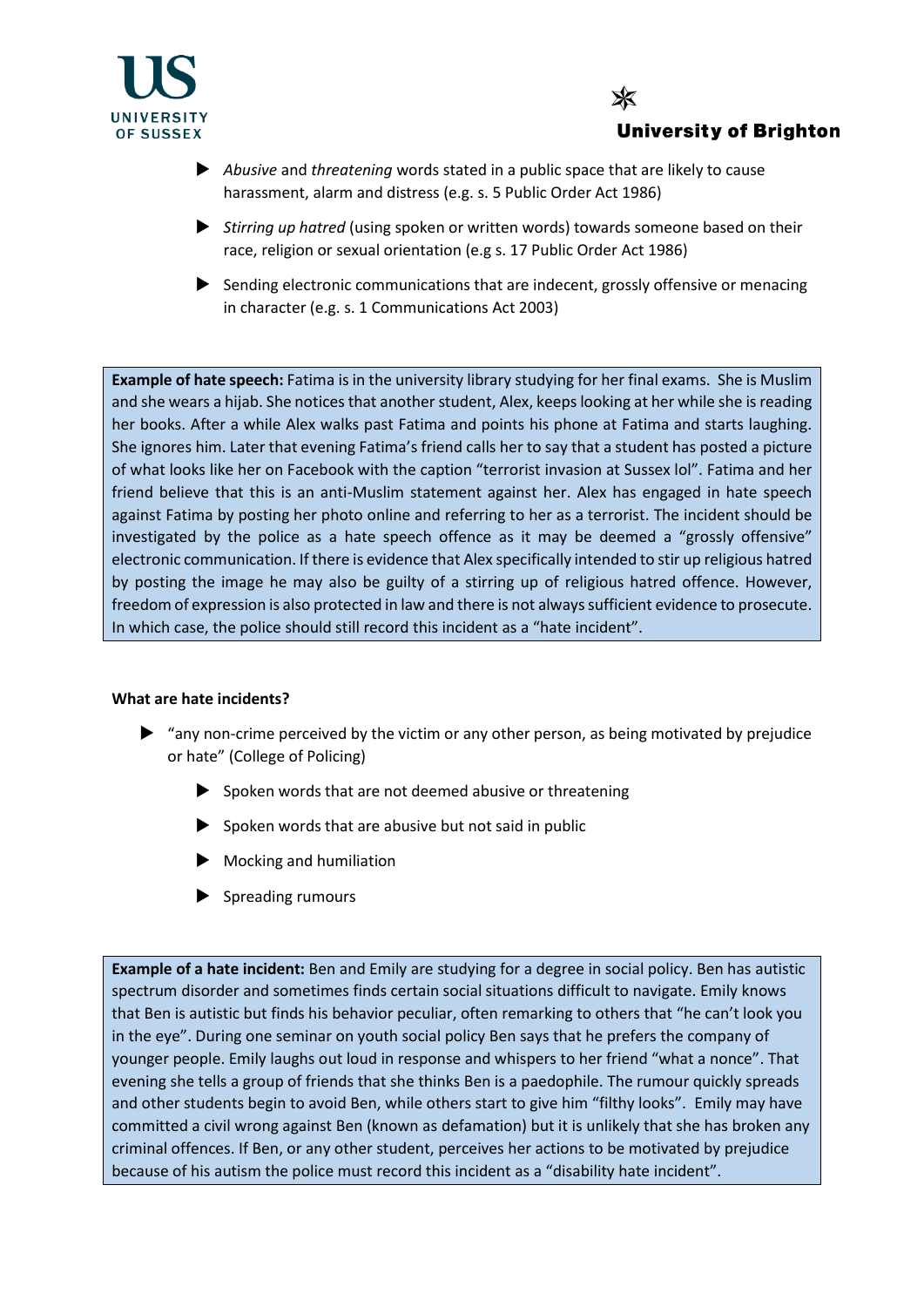



#### **What are the impacts of hate?**

Research has shown that hate crimes are likely to be more impactful on victims than similar nonhate motivated incident.

- Alter their sense of safety making them feel more vulnerable and anxious
- Experience increased feelings of anger and injustice
- $\blacktriangleright$  Experience increased suspicion and social withdrawal
- $\triangleright$  Some individuals may experience feelings of shame
- ▶ Depression can last for longer periods of time
- Some will want to be more 'proactive' in the community to fight hate
- $\blacktriangleright$  Some are more security conscious
- $\blacktriangleright$  Victims are likely to avoid certain places and locations
- $\blacktriangleright$  Increased levels of suicidal ideation
- NB: Studies have shown that hate crimes are more impactful than similar non-hate motivated crimes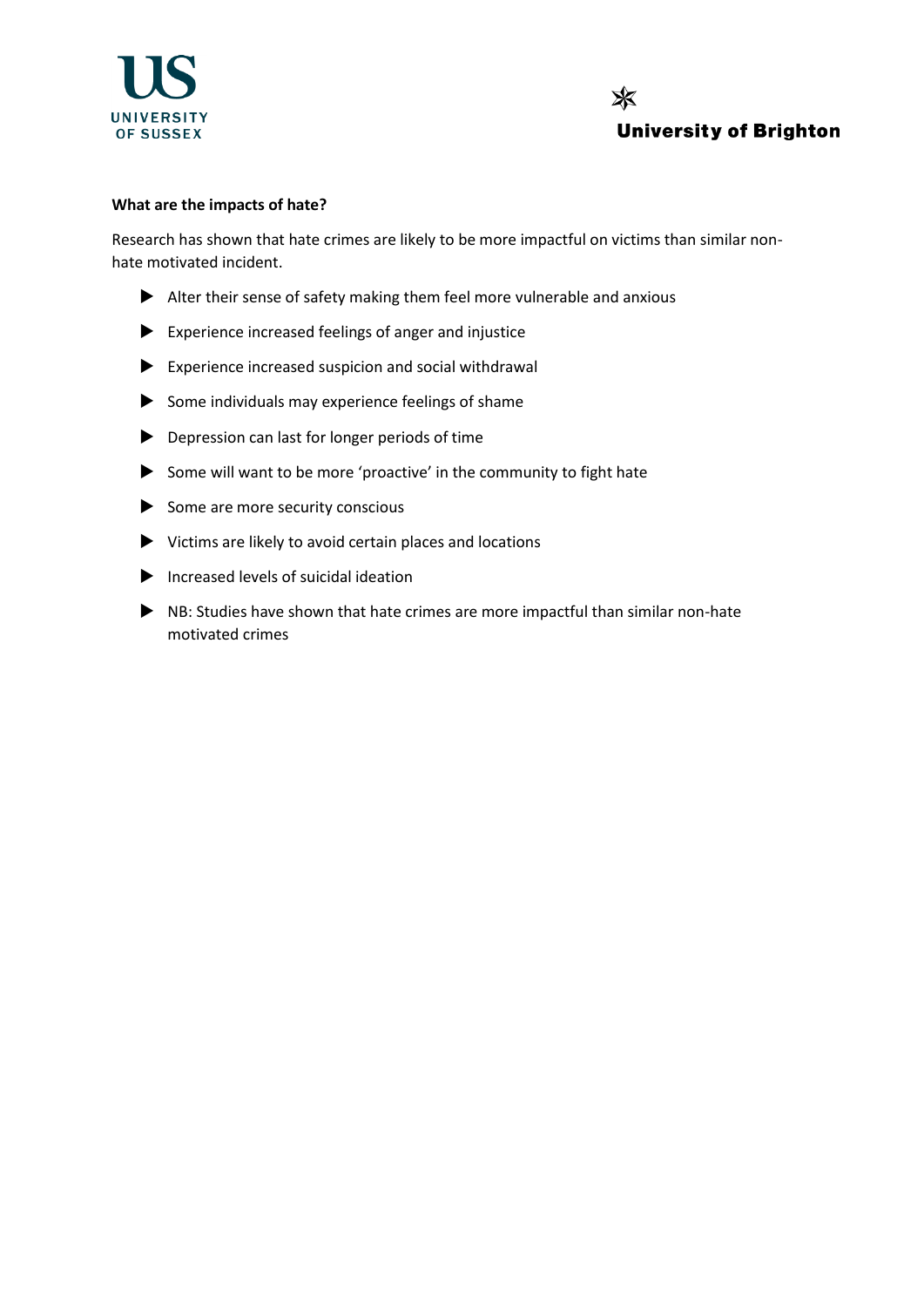

#### **Q. What is restorative justice?**

A. Restorative Justice is based on the belief that individuals harmed by crime and/or interpersonal conflict can (with appropriate skilled support) be helped to find ways to repair the harm by participating in inclusive dialogue with those responsible for the events (collectively these individuals are known as the "stakeholders"). The restorative process has the potential to be transformative for all parties involved by giving each participant a voice in the process. Rather than other people (not directly connected with the original incident) determining what should happen, a trained RJ 'facilitator' or 'practitioner' empowers the stakeholders to make decisions about the ways in which conflict (or crime) can be resolved. The facilitator holds separate preparatory meetings with all stakeholders and facilitates any indirect or direct communication between the parties with the aim of finding a resolution acceptable to both parties.

#### **Q. Ok, that's the theory but what does it sound and look like?**

A. The person who has been harmed is contacted by the facilitator who then meets them if they are willing, and then using a series of questions the facilitator listens to their story. By listening to the person's responses, the facilitator can identify their needs and determine whether any of these remain unmet, for example there may be questions they would like to ask, or things they'd like to say to the person responsible for the harmful consequences of the incident. This is a good moment for introducing the idea of a face to face restorative meeting together with the person being held responsible. It is explained by the facilitator that the purpose of the direct meeting is to allow the harmed individual to tell their "story" about what has happened to them, including how they have been affected and to ask any questions they have directly to the other party. The individual being held responsible will have the opportunity to explain their actions and to answer questions posed by the other party. Sometimes there are some very good reasons why people do not feel able to meet directly, and so there are a range of options available in such cases, including what is called 'shuttle RJ' where the facilitator acting on behalf of each party exchanges letters or notes or verbal messages with the aim being to find a resolution.

#### **Q. What if the person being held responsible denies their involvement?**

A. Facilitators work with parties where one person is clearly the person harmed, and the other party is taking some responsibility for that harm. However the actual process of preparation for a meeting can in itself lead to the responsible party being willing to take even more responsibility than when they entered the process.

#### **Q. Who uses RJ?**

A. Currently in the UK RJ is being used by the police, by prisons, by youth justice teams, by schools and colleges, in the workplace, in housing associations, on large housing estates, in residential care homes, and in a wide range of community settings. Very few Universities are currently using RJ.

You may also have heard of RJ being used in South Africa and in Belfast, and in other places around the world.

#### **Q. What's the difference between Restorative Justice and Restorative Approaches?**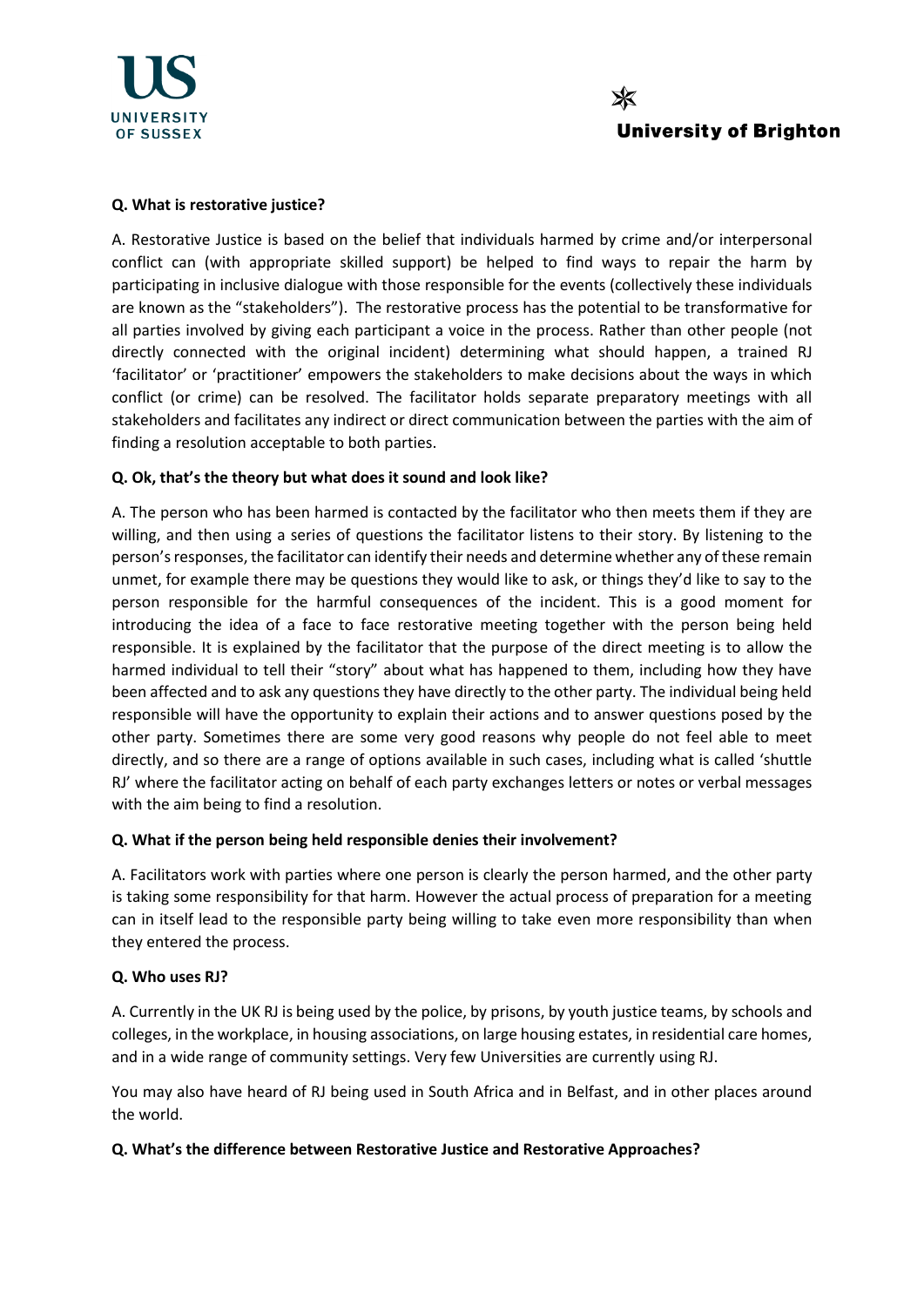### UNIVERSITY OF SUSSEX

# **University of Brighton**

A. Restorative Justice is the term used in the criminal justice system where the parties involved are labelled as being a victim or an offender. In schools and colleges and other places, the parties are generally called 'the person harmed' and 'the person held to be responsible' and the process is often referred to as Restorative Approaches.

Restorative Justice does, however, also tend to be used as an umbrella term for all practices which employ some or all of the key restorative values of "encounter", "repair" and "transformation". Examples include: restorative responding, listening circles, circle meetings, victim awareness raising groups, family group conferencing, victim offender mediation, and something called Restorative Justice Conferencing in all its forms.

#### **Q. I've heard that RJ lets people who've done something wrong just say they're sorry and they get out of trouble that way, that doesn't sound fair to me…so how do you stop them getting away with that?**

A. Facilitators are carefully trained for this role, and are expected to meet the Occupational Standards as laid out by the Restorative Justice Council. Skilled facilitators prepare each of the parties very carefully, and are always mindful of the risks involved particularly in complex and sensitive cases. Sometimes the person being held responsible may start off just 'playing along' and may not be fully engaged, however there is something very powerful in this process that makes it very hard for the person being held responsible to completely avoid being held to account for their actions. When faced with the person they have harmed, it is hard to ignore the things they are being called to account for, there's really nowhere to hide, and it can be quite tough for them. Collectively, the parties decide how the conflict can best be resolved. While for some individuals, all that is needed is a sincere apology, for others reparation may involve financial compensation, returning of property, fixing broken or damaged property, participating in community work, and even educational activities aimed at moral learning.

The process can be transformative for all parties, but it is not always straightforward or easy which is why the training of facilitators is so important as they support both parties to reach a resolution that meets all or most of their needs.

#### **Q. How can I get involved?**

A. All student facing staff have the opportunity to provide a restorative response that could help the student who has experienced harm to begin their recovery. Sometimes it is enough to be heard, if the listening is 'right'. 1st responder training is the first step in the restorative pathway, referrals to trained practitioners allows the restoration of respect for diversity to continue. Managers and leaders will be formulating how this new pathway will operate in practice, but in the meantime and as ongoing good practice you are invited to explore the opportunities and benefits offered by restorative responding as a valued alternative or in addition to already effective practices.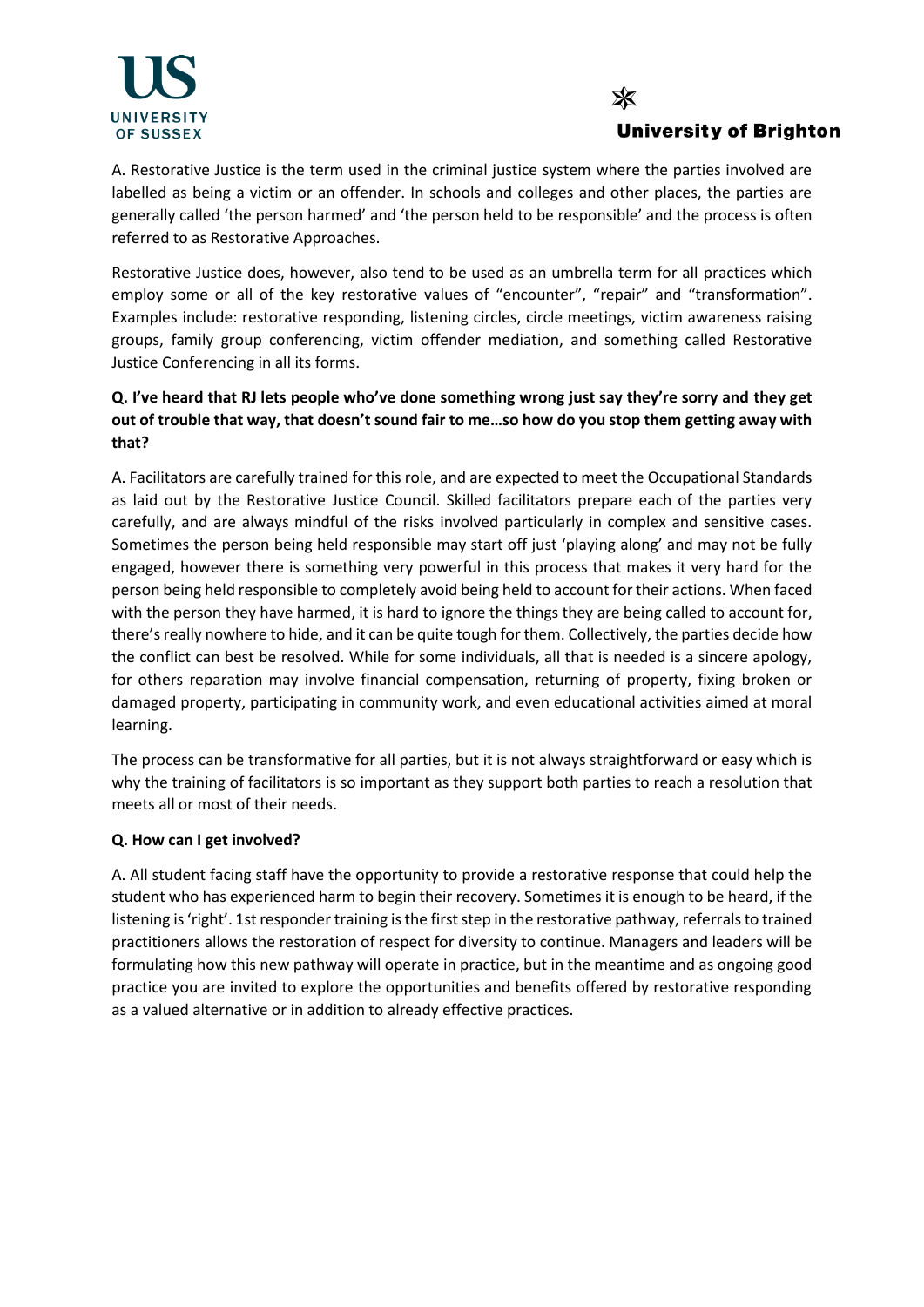# **University of Brighton**

*Case Study: Antisemitic harassment – exploring the harms of the Holocaust<sup>1</sup>* Mr K, a 17 year old Jewish male, lives in a small town in Oxfordshire. Mr Y, a 17 year old white British Male, began to harass Mr K because of his Jewish heritage. The first incident involved Mr Y coming from behind Mr K and pushing him to the ground. During this episode of violence Mr Y repeatedly yelled, "you fucking Jew". Mr K ran from the scene as Mr Y and a group of his friends threw rocks at him, one closely missing his head. Mr K reported the incident to the police. However, the offender continued his victimisation of Mr K, including one incident where he racially/religiously abused him and his mother when walking in town. Mr K's mother, shocked by the abuse, reported the incident to the police, after which Mr Y was arrested and following an investigation and prosecution he was convicted of racially and religiously aggravated harassment under section 32 of the Crime and Disorder Act 1998. As a first time offender, Mr Y was sentenced to a Referral Order and later referred to Oxford Youth Offending Service where a restorative justice practitioner was assigned to his case.

The RJ practitioner met with Mr K and his father who spoke at length about how the incident had affected them and how important their Jewish roots were. The facilitator asked Mr K how the offender might help to repair some of the harms he had caused. Mr K stated at interview:

I personally said I don't want him to be punished by clearing the side of the roads because that will get you nothing, it was my suggestion for him to see on the internet about what happens when you hate Jews.

This suggestion led to the offender being asked to undertake a research project into the rise of the Nazi party and the effects that antisemitism had on the Jewish race during WWII. The offender manager, herself Jewish, supervised the project which was completed over a two week period. The report was then presented back to the victim and his family by the RJ facilitator. At the end of the six page report the offender reflected:

Since I have had my reparation [the completion of the research project] I feel that I understand why incidents involving racial abuse against Jewish citizens and all

**<sup>.</sup>** <sup>1</sup> Case study taken from Walters, M (2014) *Hate Crime and Restorative Justice, Repairing Harms, Exploring Causes*, OUP.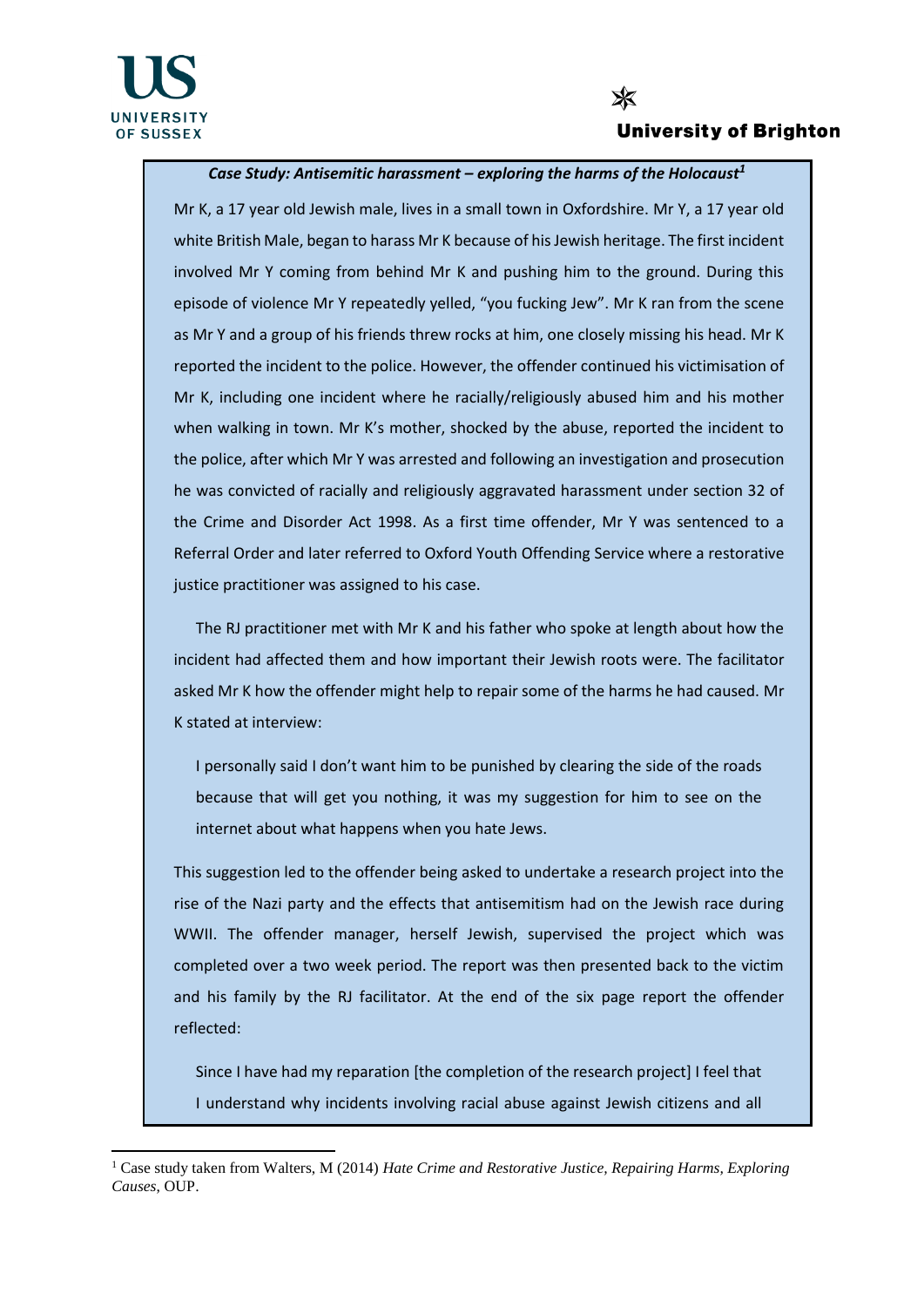

### **University of Brighton**

over [sic] races are taken so seriously. As I have been doing this timeline and reading about what actually happened around the time of the Holocaust before it wasn't clear to me but now it is and I realise the seriousness of the offence I committed. I also understand the hurt and pain the victim and his family must of felt when I said what I said to him as it was obviously a terrible time for there [sic] race from the earlier 1930's and I shouldn't of used that against him to hurt his feelings as it is not just him that it relates to but a whole race of people and that's not what I intended to do.

On reflection of my actions I now feel that I will be able to use language more appropriately towards over people and not to talk about peoples religions and believes in such a way that I did before as it is not nice and I would not want people to talk about my family and there racial believes the way I commented about the Jewish religion as it is unacceptable because of the pain it causes to the people it happens to and because language like that is not acceptable in public areas because it could offend more than one person even if it is not directly aimed at the public they still would've had to hear it.

To begin with, both father and son appeared sceptical as to the genuineness of the report. In particular, the victim's father was concerned that the offender had missed out important information about concentration camps during WWII. However, after several minutes of digesting what the offender had written, the father of Mr K commented:

What he has written… he shows what a personal hate can do when you gain power. What would happen... it's a start, this is better than painting a fence or something!

Mr K then responded:

Let's hope this shocks him into changing his ways. This is really a cross roads for him. Maybe he will benefit from it...

At interview, Mr K went on to say that, "It's definitely helped me a lot more than if I wouldn't have had it." When asked whether he believed the offender now had a better understanding of his identity background, Mr K replied: